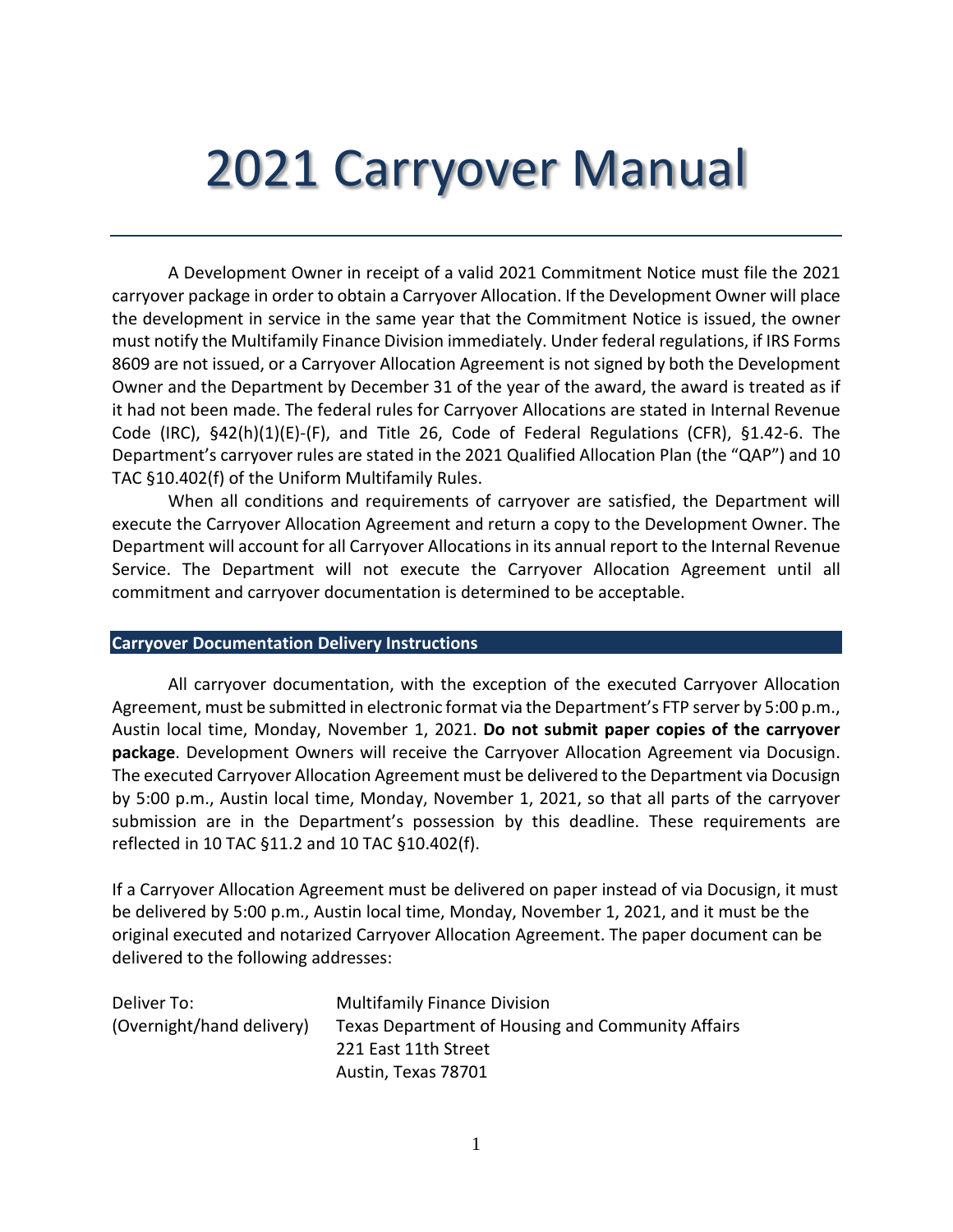#### Regular Mail: P.O. Box 13941 Austin, Texas 78711

**WARNING**: Applicants sending the agreement via regular mail must account for additional delivery time required for delivery of mail to state offices.

Submit the carryover package as an Acrobat (pdf) file. Staff cannot process carryover package submissionsthat are on paper. **Please note that the Development Owner is responsible for the timely delivery of complete carryover documentation. Late deliveries will be accepted only if an extension has been approved pursuant to 10 TAC §10.402(f)(1).** Commitments for credits will be terminated if the carryover documentation is not received by Monday, November 1, 2021, and an extension has not been requested and approved. The termination of a commitment is not appealable (10 TAC §10.402(f)(1)).

#### **Instructions for Completing the Carryover Allocation Submission Package**

All carryover allocations of 2021 housing tax credits require the use of 2021 carryover forms in the 2021 Carryover Allocation Submission Package. There is a link to this package on the Competitive (9%) Housing Tax Credits page in the Multifamily Finance Division section of the TDHCA website under the heading, 2021 9% HTC Carryover Allocation Information, [http://www.tdhca.state.tx.us/multifamily/housing-tax-credits-9pct/index.htm.](http://www.tdhca.state.tx.us/multifamily/housing-tax-credits-9pct/index.htm) Delivery of the executed Carryover Allocation Agreement document starts with Multifamily Finance Division staff filling out the electronic document with information provided by the Development Owner in the Application, Commitment Notice, and 2021 Carryover Allocation Questionnaire. Staff will transmit the completed electronic document to the Development Owner through Docusign. Regarding the 2021 carryover package:

- 1. After downloading the electronic Excel template, fill in the applicable areas. Forms are unlocked to allow awardees to add additional columns or rows, or format text as necessary. If the space provided is insufficient for the number of characters that must be entered, decrease the font size or append an additional page.
- 2. All questions are intended to elicit a response. Therefore, please do not omit any requested information. Do NOT include cell references to external spreadsheets. The submission must be entirely self-contained to allow the proper functioning of internal evaluation tools and make all pertinent information available to TDHCA.

For questions, contact Ben Sheppard at (512) 475-2122 or [ben.sheppard@tdhca.state.tx.us,](mailto:ben.sheppard@tdhca.state.tx.us) or Jason Burr at (512) 475-3986, or [jason.burr@tdhca.state.tx.us.](mailto:jason.burr@tdhca.state.tx.us)

## **Instructions for Converting the Excel file to PDF**

After the carryover file is completed in Excel, it must be converted to PDF.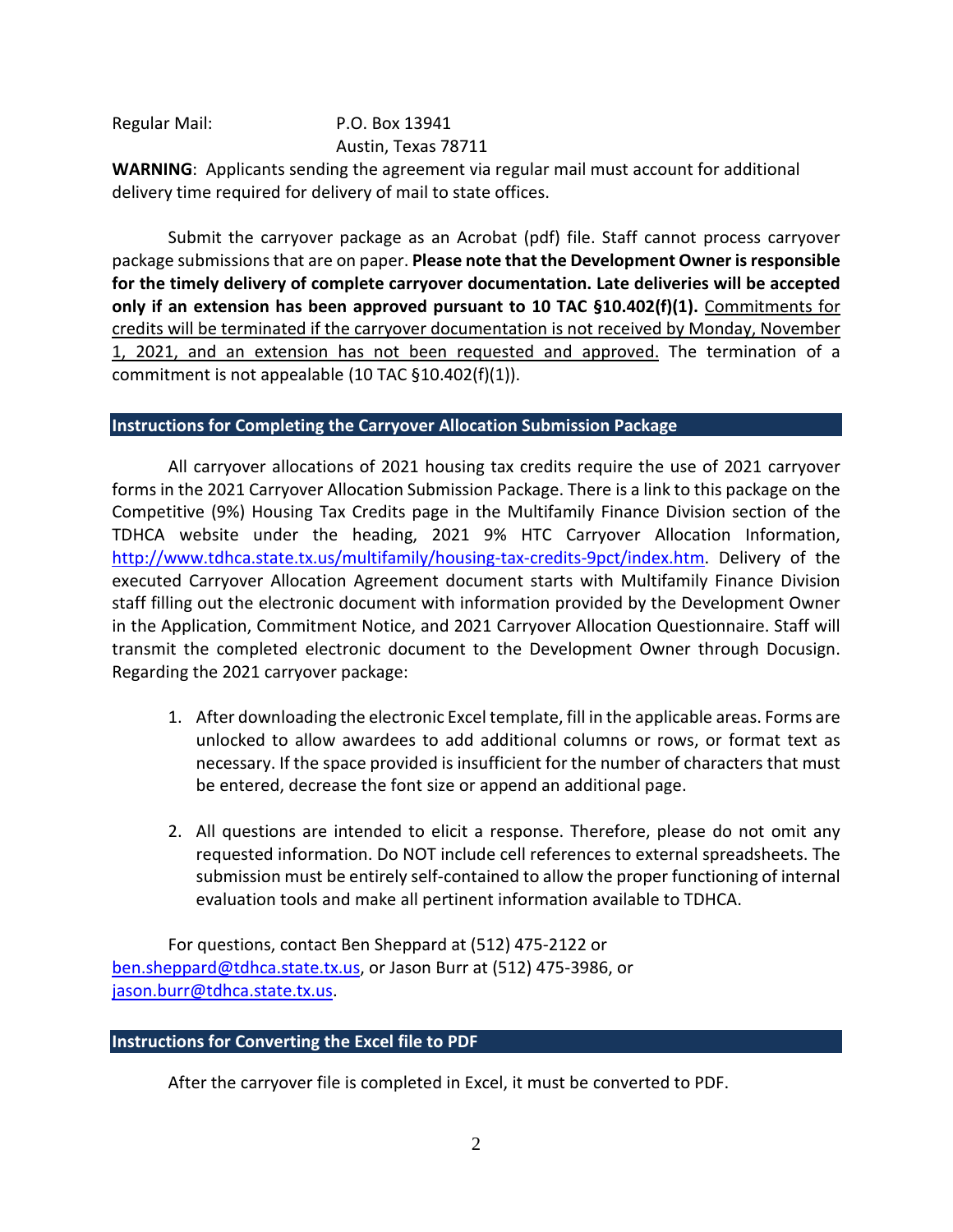## **Excel 2007 Users:**

- 1. Click the **Microsoft Office Button** , point to the arrow next to **Save As**, and then click **PDF or XPS**
- 2. In the **File Name** list, type or select a name for the workbook.
- 3. In the **Save as type** list, click **PDF**.
- 4. To open the file immediately after saving it, select the **Open file after publishing** check box. This check box is available only if a PDF reader is installed.
- 5. Next to **Optimize for**, do one of the following:
	- If the workbook requires high print quality, click **Standard (publishing online and printing)**.
	- If the print quality is less important than file size, click **Minimum size (publishing online)**.
- 6. Click **Options**. Under **Publish What** select **Entire Workbook** and click **OK**.
- 7. Click **Publish**.

## **Excel 1997-2007 Users:**

- 1. With the Excel file open go to the Adobe PDF drop-down box from the task bar (if using Excel 2007 click on **Acrobat** tab in the task bar).
- 2. Select **Convert to Adobe PDF** from the drop-down list (Excel 2007- select **Create PDF**).

The Adobe PDFMaker box will appear. On the left hand side of the box, all of the sheets within the Excel file will be listed. Select the sheets to be included in the PDF, and click on the **Add Sheets** button.

- 3. When all sheets selected appear on the right-hand side under **Sheets in PDF** click on the **Convert to PDF** button.
- 4. Follow the on screen instruction to save the PDF file. The file should be named in the following format: <File Number-Development Name-Carryover>.pdf (e.g. 16001 Austin Crossing Carryover.pdf).
- 5. Click **Yes** when prompted "proceed without creating tags?".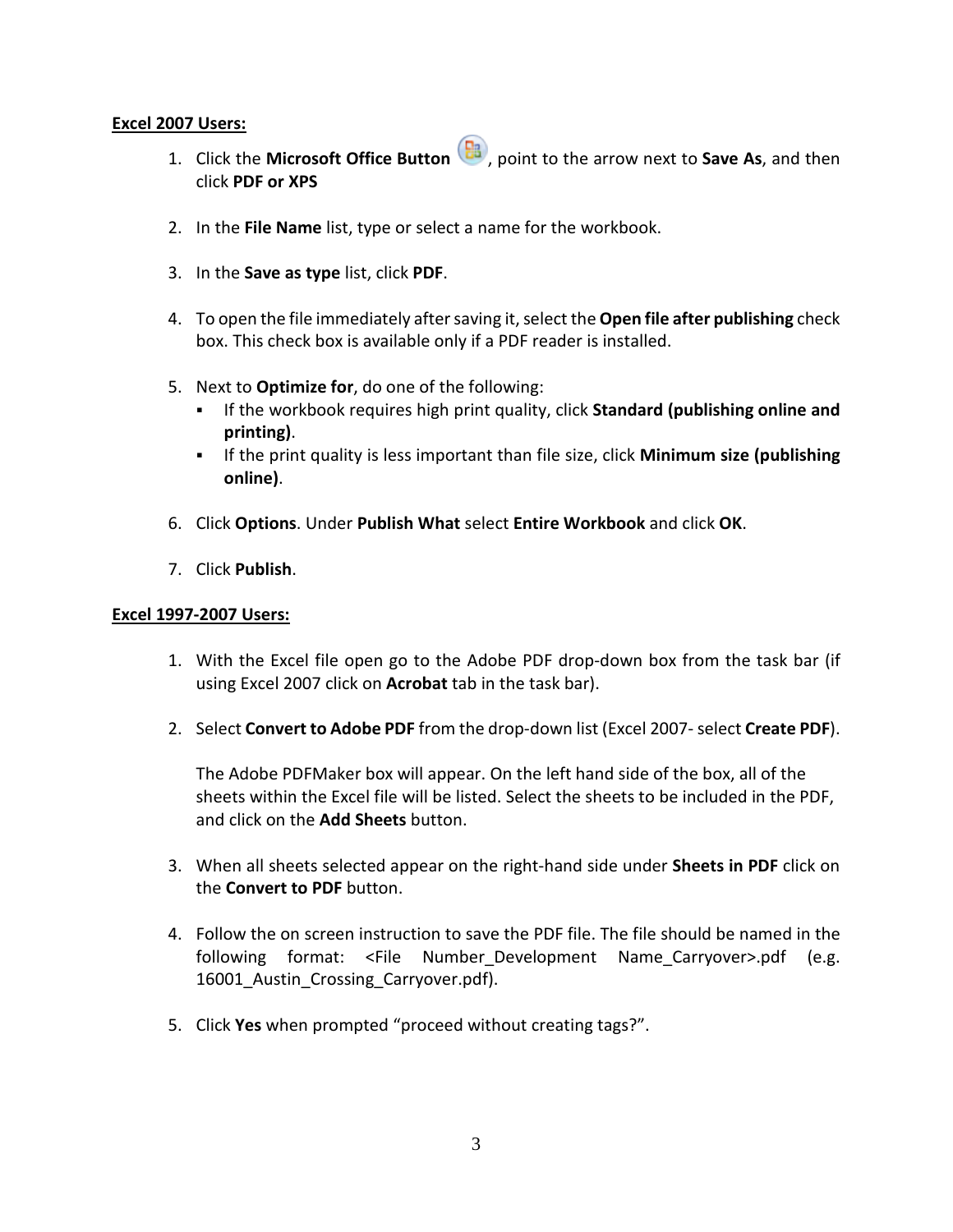#### **Creating Bookmarks and PDF Parameters**

Bookmarks are not required. If included, please keep the bookmark names short. To create bookmarks or set bookmark locations, go the page of the document that a bookmark is desired to open, open the navigation pane containing the bookmark icon (**View > Show/Hide > Navigation Panes > Bookmark**), click the bookmark icon, and name the bookmark. Alternatively, open the navigation pane containing the bookmark icon by clicking the vertical bar on the lefthand side of the document window and proceed as just said. To reset the location of a bookmark, go to the page of the document that is to be bookmarked, right-click on the corresponding bookmark for the page selected, and click, "**Set Destination."** At the prompt, "set the destination of the selected bookmark to the current location," select, "**Yes**." To delete any unnecessary pages in the carryover package, open the navigation pane, highlight the applicable thumbnail(s), right-click the selected thumbnails, and click "Delete.".

The PDF formatted file must be checked for the following items prior to submission:

- $\checkmark$  Files should average less than 100 kilobytes per page.
- $\checkmark$  Files must be readable with free PDF file viewers including Adobe Reader and be compatible with Adobe Reader 5.0 and above.
- $\checkmark$  Files should be saved so that "Fast Web View" (or page at a time downloading) is enabled.
- $\checkmark$  Text within the PDF file should be searchable using the "Find" command in the PDF viewer.

For help with the Microsoft Excel template, contact Ben Sheppard by email at [ben.sheppard@tdhca.state.tx.us.](mailto:ben.sheppard@tdhca.state.tx.us)

## **Required Forms and Exhibits for the Carryover**

If deficiencies are found in a carryover submission, the Department will notify the Development Owner, who will be given three business days to correct the deficiencies, unless a shorter period is necessary to meet the execution deadline. Timely response to a deficiency notice is critical so that the carryover documentation can be processed and the Carryover Allocation Agreement can be fully executed before midnight, December 31, 2021. This is a federal deadline that cannot be extended.

## **Carryover Allocation Agreement**.

- The Carryover Allocation Agreement conveys the allocation of tax credits pursuant to IRC §42(h)(1). A Carryover Allocation Agreement will be transmitted to the Development Owner by Department staff for the Development Owner's review and execution. If revisions are necessary, the Development Owner must request Department staff to make them.
	- o If the Carryover Allocation Agreement is transmitted via Docusign, the Development Owner must complete the signing process no later than 5:00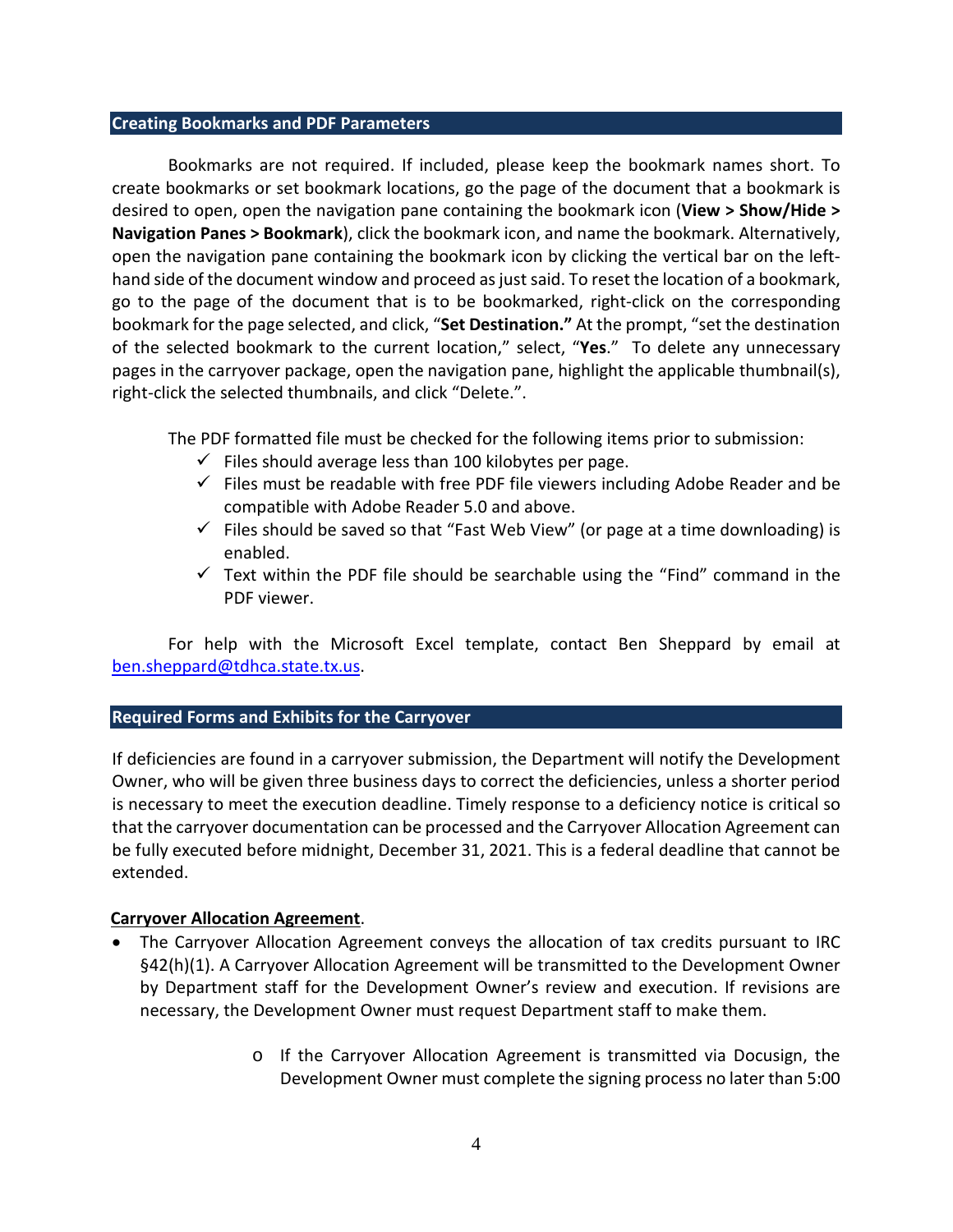p.m., Austin local time, Monday, November 1, 2021, the Carryover Documentation Delivery Date (2021 QAP, 10 TAC §11.2)

- o If the Carryover Allocation Agreement is delivered as a paper document, it must be physically delivered to the Department no later than 5:00 p.m., Austin local time, Monday, November 1, 2021 (Carryover Documentation Delivery Date, 2021 QAP, 10 TAC §11.2(a)), on paper (PRINTED ON ONE SIDE PER PAGE, ONLY, PLEASE), as an original document, signed and notarized in ink.
- o Development Owners are responsible for all information in the Carryover Allocation Agreement. Therefore, Owners should review all entries for accuracy. Revisions will be made by Department staff as stated above.
- o The Taxpayer's Reasonably Expected Basis (TREB) stated in the Carryover Allocation Agreement must be sufficient in amount to support the value of the tax credits allocated. Therefore, the TREB minus the land value must be greater than or equal to the eligible basis used in calculating the credit award by the eligible basis method (as opposed to the gap method or owner's request). Generally, TREB includes the value of the site and all items of eligible basis. Other items of cost that can be depreciated or capitalized for tax purposes may also be included. It is important to remember that the limits and exclusions that are applied for underwriting purposes to "voluntary" eligible basis, "voluntary" costs, demolition cost, contingency amounts, contractor fees, soft costs, and developer fees, generally do not apply to the amounts that should be included in TREB. A CPA or tax attorney should be consulted to assure the validity and sufficiency of the TREB because a TREB that is insupportably low can invalidate the carryover allocation.
- $\circ$  An Election pursuant to §42(b)(1)(A)(ii)(I) to fix the applicable percentage as the rate that is effective in the month that the Department signs the Carryover Allocation Agreement (CAA) is possible if the Development Owner informs the Department that it desires to make such election. The Owner must request that its CAA include the language that is necessary for the election. Subject to the Department's sole discretion in view of constraints of time, availability of staff, and reasonable expectation that the IRS will publish applicable percentages for the effective month of CAA execution that exceed the 9% and 4% minimums established by §42(b)(2)(B) and §42(b)(3), the Department will include the requested language. Because an election requires the Department to execute and notarize the CAA within the same month as the Owner, the Owner typically must submit the CAA twice. The CAA must be submitted initially to meet the Carryover submission deadline and again in the month that the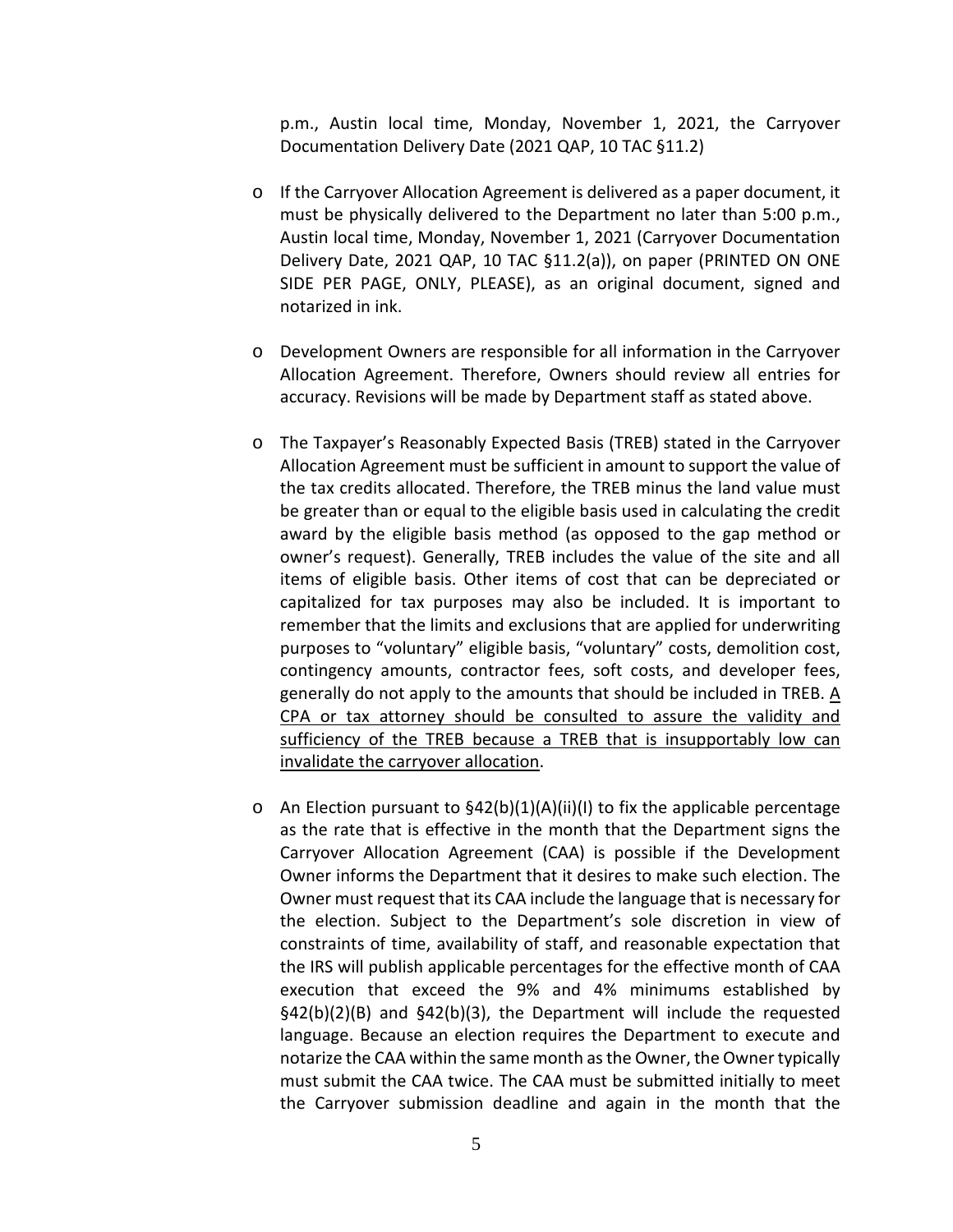Department completes its review of applicable Carryover documentation, [26 CFR §1.42-8, §42(b)(1)(A)(ii)(I), §42(b)(2)(B), §42(b)(3), IRS Notice 2008-106,]

- o Nonprofit Organizations are a special concern of the carryover process. An award made in the Nonprofit Set-Aside requires that the "Nonprofit" box on the third page of the Carryover Allocation Agreement be marked. This election, along with the name of the qualified nonprofit organization designated to meet the Nonprofit Set-Aside requirement, will be filled out by Multifamily Finance Division staff and should be checked for accuracy. The development will have a restriction in its Land Use Restriction Agreement ("LURA") in association with the nonprofit organization's participation in the transaction.
- o Each member of the Development Owner that appears on the signature page must be on record as a legally formed organization in the state in which it was organized. In addition, the legal entity that is the Development Owner must be on record with the Texas Secretary of State. The organization names on the signature page should exactly match the names of the applicable state records in both spelling and punctuation (except that the Department may capitalize all letters of the name). No part of an organization's name should be truncated or abbreviated. If the ownership entity name includes the words "Limited Partnership," it is not permissible to substitute "Ltd." or "L.P." If "L.P." or "LP" is in the name, include or exclude the periods after each letter as applicable. Submit evidence of legal formation of the ownership entity as detailed in the discussion of Tab 3, below.
- o Any errors in the Carryover Allocation Agreement may only be corrected by Department staff.

# **Carryover Allocation Package.**

A complete electronic PDF carryover file must be submitted in the order presented in the Excel file template and detailed below. Some tabs in the Excel workbook are forms for the Development Owner to complete while others are placeholders where certain documents must be inserted.

# **Tab 1: Owner and Development Summary**.

- This form must be completed in its entirety.
- The carryover package must communicate the existence of any extension approved and any request or approval of an amendment or ownership change by including the letter of request or the Department's letter of approval behind Tab 7. The documentation associated with these letters of request or approval should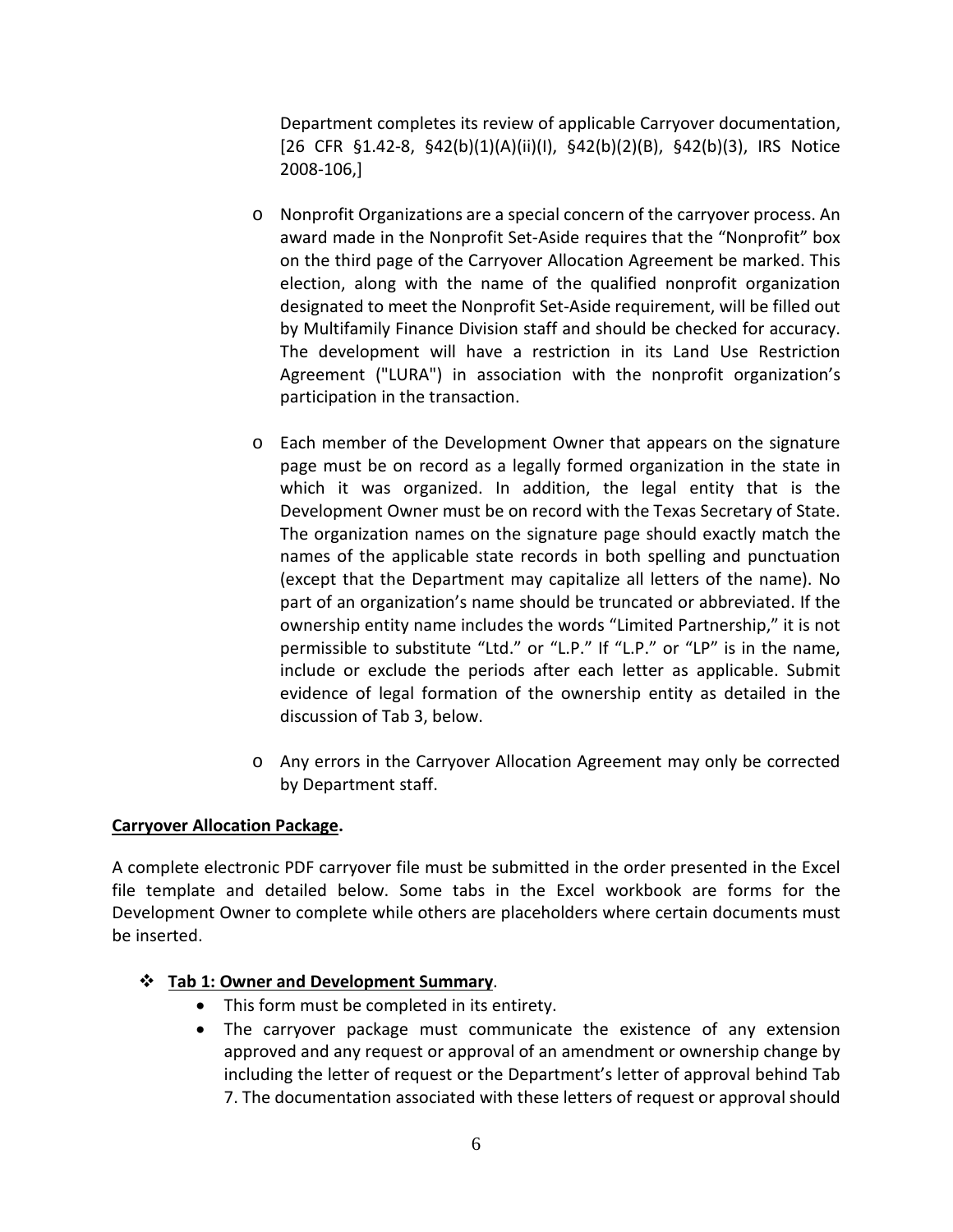not be placed in the carryover package, only the letters, themselves. The requests with supporting documentation should be submitted as separate packages before submission of the carryover package:

- o Development Owner must ensure that all fees associated with all developments in which any Affiliate of the Development Owner was a principal have been paid.
- o Carryover packages submitted after the submission deadline without an approved extension will be terminated pursuant to 10 TAC §10.402(f)(1). A carryover package that has a significant omission may be terminated unless it includes an approved extension.
- o Documentation evidencing the submission of requests for Amendments or Ownership Changes prior to submission of the carryover package is to be included in Tab 7. Do not submit the requests themselves in the carryover package. Owners are cautioned to consult the Post Award Activities Manual at [https://www.tdhca.state.tx.us/asset-management/pca](https://www.tdhca.state.tx.us/asset-management/pca-manual.htm)[manual.htm](https://www.tdhca.state.tx.us/asset-management/pca-manual.htm) regarding the process for submission. Documentation of changes in the Application that do not constitute Amendments or Ownership Changes is to be included in Tab 7 as detailed in the discussion of Tab 7 below.
- The Limited Partnership Agreement (LPA) (signature pages only) should be included behind this tab (Tab 1). Do not submit any pages of the limited partnership agreement except the signature page(s) of the original document showing execution by all relevant parties. **If the LPA has not been signed by the final limited partner investor, do not submit this item.**

## **Tab 2: Table of BINs for Developments with Previous Allocations**.

- This tab is not applicable for developments without previous allocations but is required for all developments with previous allocations, regardless of when those allocations were made or whether or not the Development is beyond its affordability period. If the current development contains one or more buildings for which IRS Forms 8609 were issued (or will be issued) in relation to a past award of tax credits, provide the following:
	- o Provide a list of all building identification numbers ("BIN") assigned to the buildings of the current allocation and attach the 8609 of each building of the previous allocation. If a building was assigned a BIN in a previous carryover allocation but has never, or not yet, received an 8609, provide the page of the carryover allocation that assigned the BIN and explain the building's current status.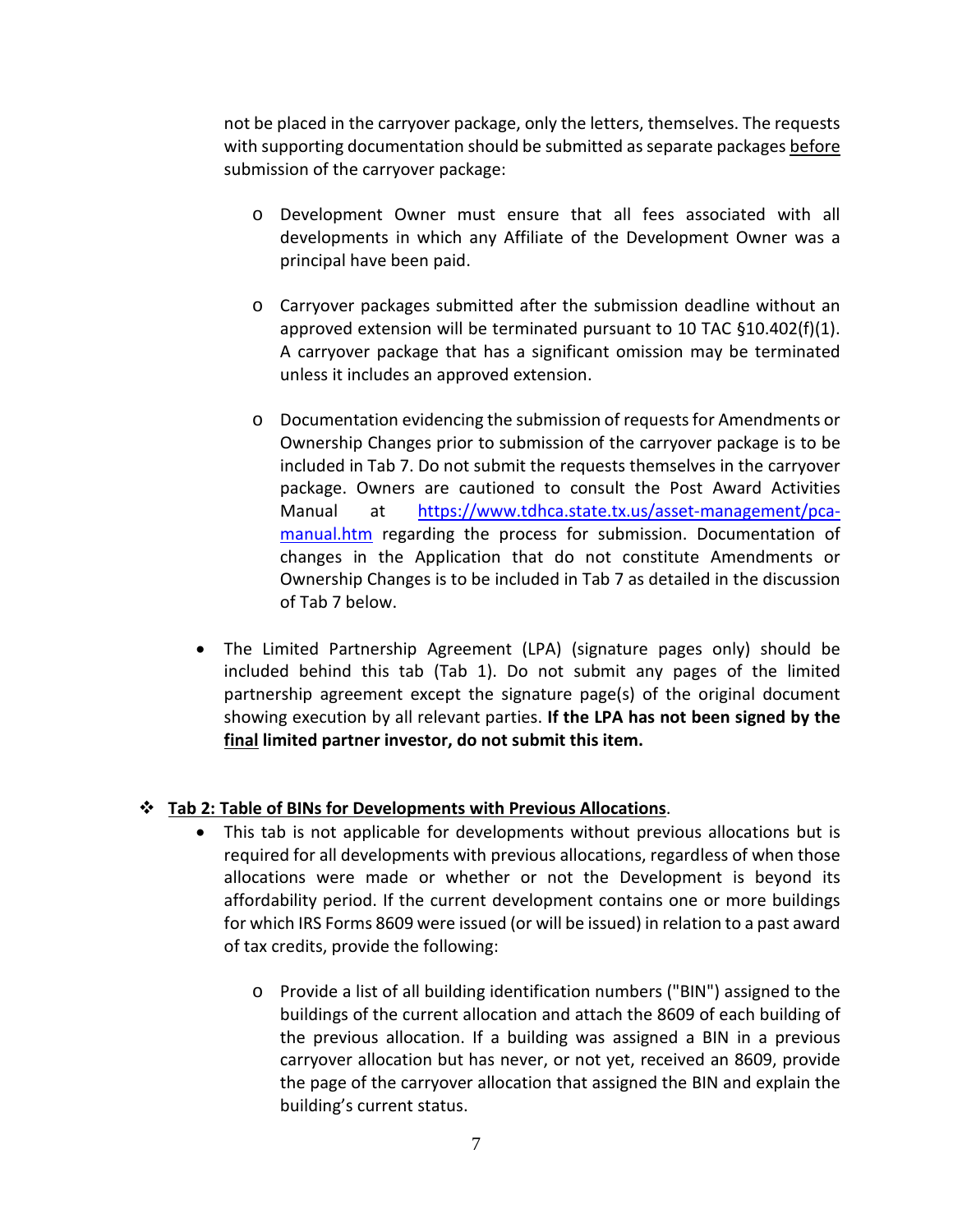o If the development of the previous allocation contained any buildings that were assigned BINs in the previous Carryover Allocation Agreement, LURA or 8609s, identify any BINs that will not be used in association with the current carryover allocation. This instruction is applicable, for example, in cases where buildings that were assigned BINs have been destroyed or will not be rehabilitated using tax credits from the current allocation. Explain why the BINs will not be used. Attach a page with a heading such as, "Explanation of Previous BINs Not Used," that includes an explanation. BINs that were assigned in a Carryover Allocation Agreement in excess of the BINs actually needed for the previous development proposal do not need to be explained. Only BINs that were actually assigned to buildings need to be discussed. For example, if a range containing 99 BINs was stated in the Carryover Allocation Agreement, but the development only needed three BINs, then only the BINs among these three applicable BINs that are not to be used in the current carryover allocation agreement must be discussed.

## **Tab 3: Employer Identification Number (EIN) Form or Federal Tax Identification Number (TIN) Form and Certificate of Fact from Texas Secretary of State**.

- Submit the document from the IRS or a similar official document showing the EIN or TIN of the Development Owner - not the general partner. The name of the Development Owner must be the same as the name registered with the Texas Secretary of State and stated in the Application and Commitment Notice, unless a change was otherwise approved by the Department. Please do not provide an EIN or TIN for any organization in the ownership structure other than the Development Owner.
- A Certificate of Fact or certificate of authority (i.e., certificate of authority to do business in Texas for entities organized outside Texas), as applicable, from the Texas Secretary of State must be submitted for the Development Owner [10 TAC §10.402(f)(4)]. Documentation of the existence and membership of each organization in the signature block of the Carryover Allocation Agreement must be available on the internet, or from the Development Owner at the request of the Department. The availability of this documentation is required for entities organized in Texas and outside Texas. Any organization name in the carryover execution block should exactly match the name in the entity's organizational records in both spelling and punctuation. No part of an organization's name should be truncated or abbreviated in the execution block. As an example, if the ownership entity name includes the words "Limited Partnership," it is not permissible to substitute "Ltd." or "L.P."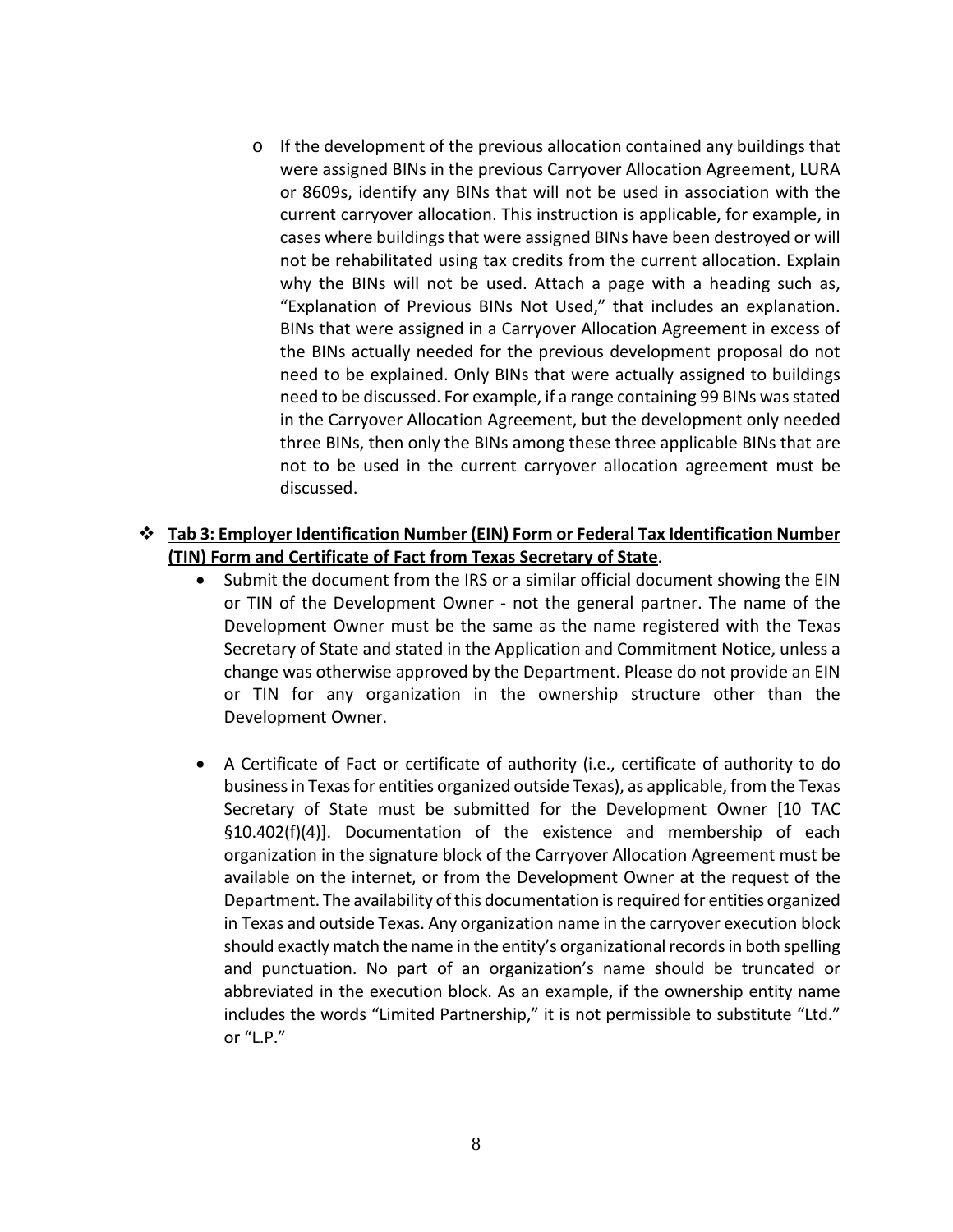• A certificate of Franchise Tax Account Status from the Texas Comptroller of Public Accounts must be available for the organization that is the Development Owner. [10 TAC §10.402(f)(4)]

# **Tab 4: Fair Housing Training**.

The carryover package must include a statement affirming that, not counting repeated attendance of the same part or phase of a course that is taught in parts or phases, an individual that is identified as part of the ownership structure in the Development Owner organization chart in the application and the on-site or regional property manager will each attend and pass at least five hours of Department approved Fair Housing training courses relating to leasing and management. Submit a similar statement that, not counting repeated attendance of the same part or phase of a course that is taught in parts or phases, the development architect of record or engineer of record responsible for certifying compliance with the Department's accessibility and construction standards will attend and pass at least five hours of Department-approved Fair Housing training courses relating to design issues. Note that the requirement for this carryover package is for a statement, not evidence of attendance. Please do not submit the documentation itself, submit the statement, only. Certificates of attendance indicating satisfactory completion are due with the 10% Test submission, and must be submitted at that time pursuant to 10 TAC  $\S$ 10.402(g)(6). The fair housing training course dates must not be more than two (2) years prior to the 10% Test submission. *Note: the 10% Test for 2021 Awardees will be processed by the Department's Asset Management Division, and the instructions for submitting the 10% Test documentation will be part of the Post Award Activities Manual that is posted at the time for submission on the Asset Management page of the Department's website at the link:* [http://www.tdhca.state.tx.us/asset](http://www.tdhca.state.tx.us/asset-management/pca-manual.htm)[management/pca-manual.htm](http://www.tdhca.state.tx.us/asset-management/pca-manual.htm)*.*

# **Tab 5: Evidence of Site Control – Deed or Contract to Purchase or Lease the Land**.

- Complete the form, indicating either an actual closing date or a projected closing date.
- Evidence of site control consistent with 10 TAC §11.204(10) must be included in the carryover submission package. The evidence must be for the same site proposed in the application, unless an amendment of the site has been approved by the Department or by the Board. In addition, the evidence must show that control is already in place and will remain in place until a projected closing date or the 10% Test, whichever is earlier as stated in 10 TAC §10.402(f)(3).
- Evidence should be submitted to show the ability to retain site control through January 1, 2022, or to closing if closing will occur before this date. Submit an executed extension to the contract, closing statement, or deed to meet this need, as applicable.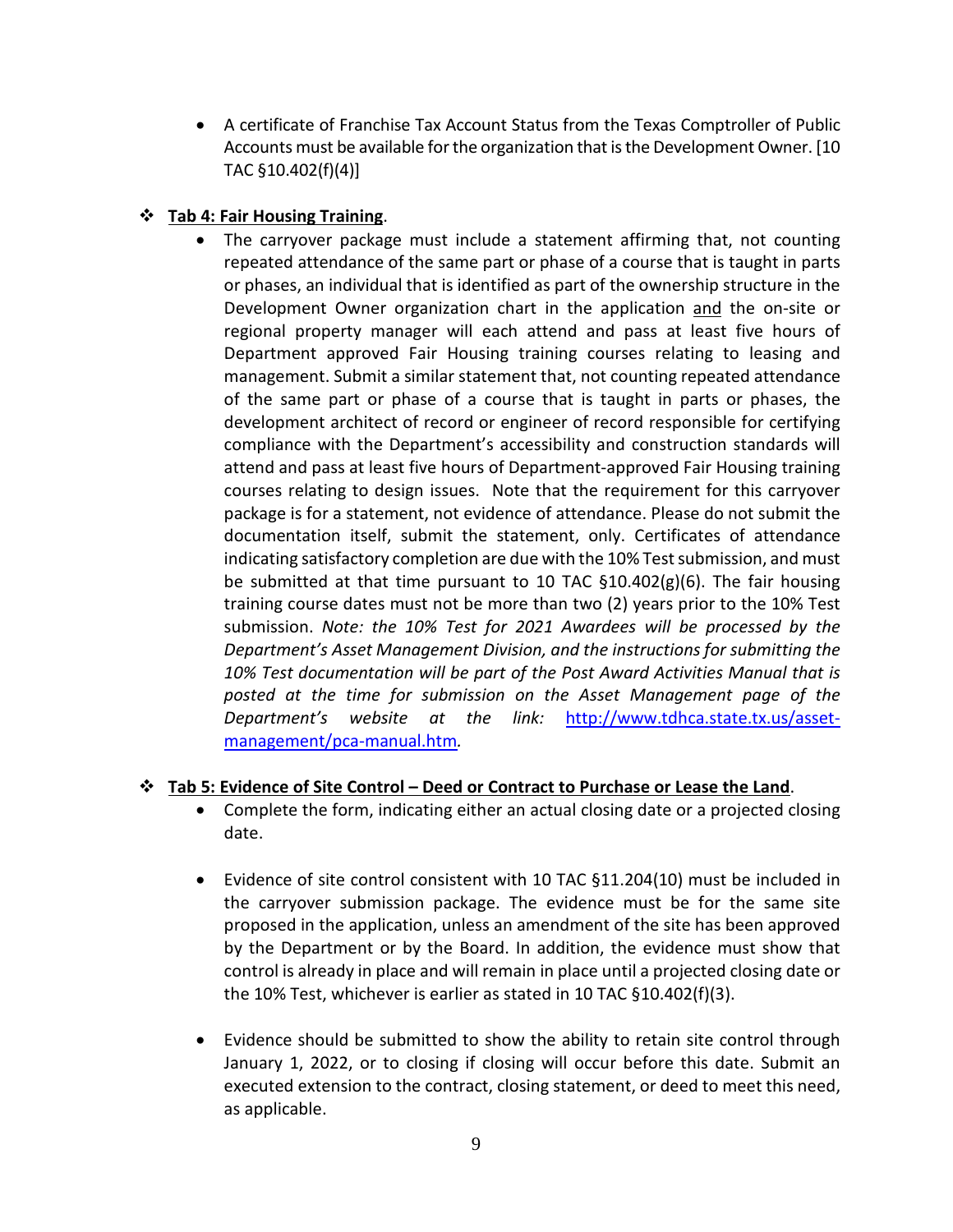# **Tab 6: Resolution of Conditions of the Commitment Notice**.

• Documentation that the conditions stated in the Commitment Notice have been satisfied must be provided behind this tab. For each condition, include a narrative explaining how the documentation submitted satisfies the condition – please include this narrative no matter how obvious the explanation seems. If documentation to clear a condition must be submitted to the Real Estate Analysis Division or another division of the Department, include confirmation from the applicable division that the documentation has been submitted or that the condition has been cleared.

## **Tab 7: Documentation of Changes**.

- Changes that constitute amendments of the application or ownership changes put the award in jeopardy. If changes are contemplated that impact the development proposal or information presented in the application, see Tex. Gov't Code §2306.6712 and §2306.6713. In the Multifamily Rules, see 10 TAC §10.405(a) and §10.406. Submit changes for the Department's review as described in the Post Award Activities Manual.
	- Ownership change requests should be made before the carryover submission deadline, and the letter approving the change, or evidence of the Department's receipt of the request, should be included behind Tab 7 of the carryover package. Do not submit the request itself in Tab 7. These requests are governed by 10 TAC §10.406 (relating to Tex Gov't Code §2306.6713) and the related fees are governed by 10 TAC §11.901(14). Consult the Post Award Activities Manual at <https://www.tdhca.state.tx.us/asset-management/pca-manual.htm> for instructions on submitting such a request. Changes in the Developer, Guarantor or person used to meet the experience requirement are amendments, rather than ownership changes, as discussed below.
- Amendment requests should be made before the carryover submission deadline, and the approval, or evidence of the Department's receipt of the request, should be submitted behind Tab 7 of the carryover package. Do not submit the request itself. 10 TAC §10.405(a) governs amendments and 10 TAC §11.901(10) establishes the associated fees. Owners should consult the Post Award Activities Manual at<http://www.tdhca.state.tx.us/asset-management/pca-manual.htm> for descriptions of the types of changes that constitute amendments requiring approval from the Department or the Board.
- Changes in financing, revenues, expenses and costs that will not cause changes in the score of the application generally will not be treated as amendments of the application with respect to the carryover process. The documentation of these requests should be submitted in the carryover package behind Tab 7. The